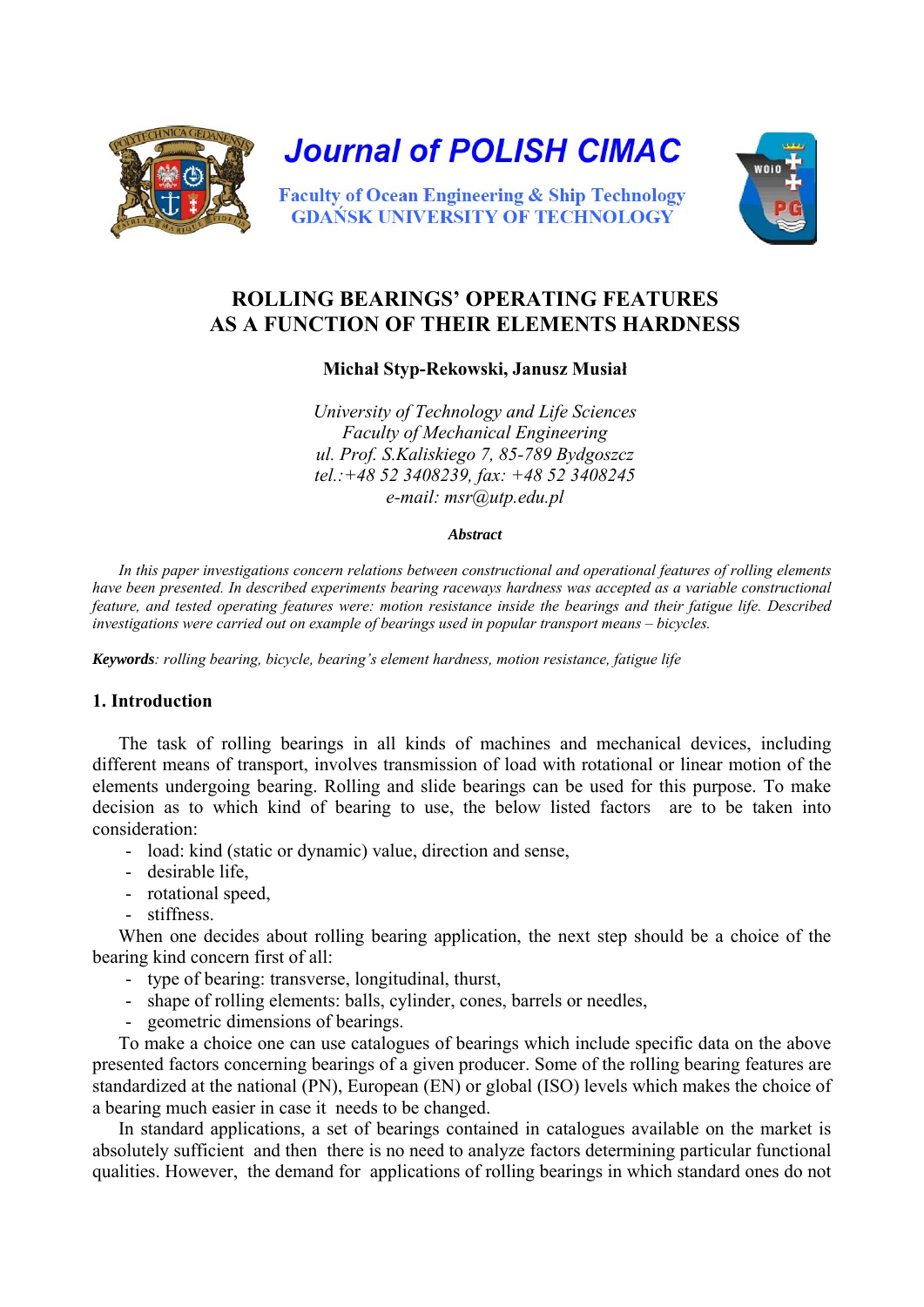accomplish the assigned tasks or accomplish them insufficiently, is constantly growing. Thus, it is necessary to use special bearings and in such applications relations between structural features (mainly material and geometric) of bearings elements and their functional qualities are of importance.

In this paper, a fragment of a study of such relations has been presented, and the bearing track hardness was accepted as a variable constructional feature and operating features were: motion resistance in the bearings and their fatigue life. The tests were carried out on the example of bearings used for transport means as popular as the bicycle.

The purpose of this work was to verify the hypothesis that hardness of elements of rolling bearings could be accepted as a controllable factor for choosing functional features of a special type of rolling bearings.

## **2. Design features of bearings**

Rolling bearings, like all other products, are identified by three constructional features:

- material,
- geometric,
- dynamic.

Identification of each of them involves matching its constructional form *II* with system of dimensions *W*. In a symbolic denotation it can be presented in the form of equation:

$$
C_k = \Pi \cup W \tag{1}
$$

The first of the above mentioned design feature components – constructional form *II* defines features in terms of quality, whereas, system of dimensions  $W$  - identifies properties of the design feature in terms of quantity and can be recorded as a logical sum:

$$
W = \sum_{i=1}^{n} (N_i \cup /T_i))
$$
 (2)

where:  $N_i$  – the *i-th* nominal dimension,

*Ti* – value of the *i-th* dimension tolerance and its field location.

An analysis of the influence of all the three design features on the bearings functional quality makes it possible to say that a feature of special importance is the material characteristics. This finding provides better possibilities for production of special bearings which can be operated in conditions in which operation of typical bearings could be impossible. Thanks to advances observed in the field of material engineering the offer of constructional materials used for production of rolling bearings elements has been significantly extended.

#### **3. Features of special rolling bearings**

A special bearing or more often an unconventional bearing system (single bearing is rarely used as a kinematical pair) is understood as such a structural solutions in which each of the above mentioned features differs from a typical one. The differences can be of qualitative character in terms of constructional form *II***,** or quantitative ones – concerning a single dimension or their group, from dimension system *W*.

Research in the field of *Machinery design and operation*, aims mainly at improving the machine performance parameters. In case of rolling bearings, it covers improving: bearing capacity, boundary rotational speed, operating temperature.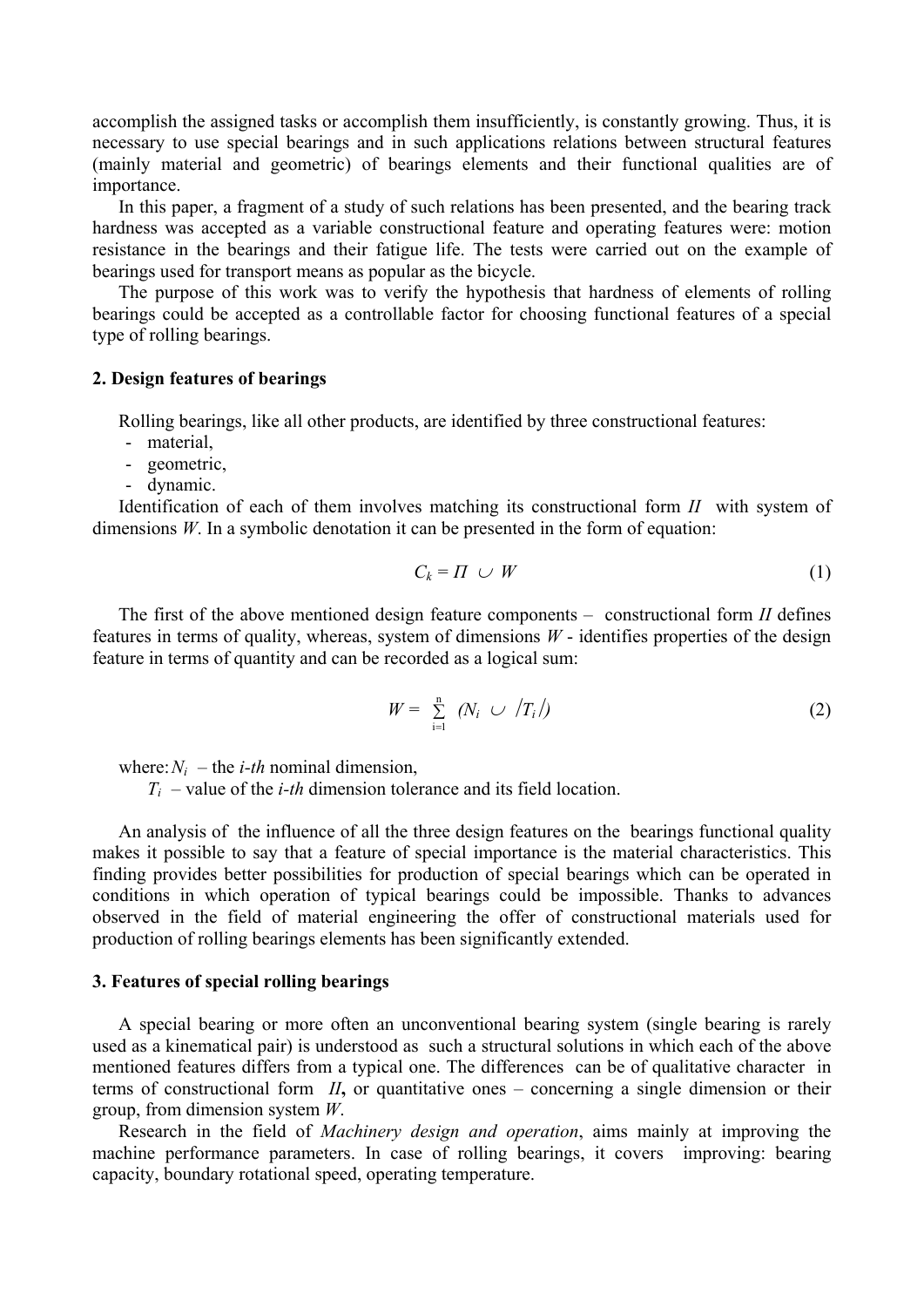There also occur situations in which bearing nodes do not carry high loads and the working environment is not an additional threat to correct operation of bearings. Such cases occur e.g. in medicine and industries using micro and nanotechnologies.

The widespread opinion that hardness of working surfaces of bearing elements should be possibly great is only partially true. There are many theories which account for the phenomena of initiation and growth of rolling bearing elements fatigue strength, e.g. [5]. All of them have one feature in common – they make the course of the surface wear processes dependent on the bearing pair external load value, thereby on values of contact stresses. Thus, hardness which is to be required from bearings made of different constructional materials should be treated as the function of load.

Searching of new constructional materials used for production of elements of rolling bearings has two goals. One of them covers searching for materials of bigger hardness, the second one covers searching for materials whose hardness is lower, though sufficient in given conditions. A good example of sudden progress in the first field of the research is application of ceramics – chemical compounds, e.g. nitrates, borides, oxides and carbides of such elements as: zircon, aluminum, cobalt, silicon, wolfram in construction of machines including the process of rolling bearings manufacture.

Hardness of ceramics is not always the most important factor for the choice of material for production of rolling bearings elements. The factor of more importance is often the material resistance to high temperatures – creep-resistance. Moreover, this group is characterized by significantly lower density as compared to steel, which is of special importance for bearings operating at high rotational speeds  $n$  (that is for great values of high-speedness coefficients  $d \cdot n > 2 \cdot 10^6$  mm/min.).

Steel whose hardness is definitely lower (30÷35 HRC) than typical (60÷63 HRC) can also be considered as unconventional constructional material in a traditional approach to rolling bearings. There are known examples of kinematical pairs with rolling friction whose steel elements hardness was 30÷35HRC and in specified conditions they performed their functions properly. Elements of rolling bearings (rings, balls, baskets) are also manufactured from high-molecular plastics, e.g.: polyacetal, (POM), polyamide (PA), polyetheretherketone (PEEK), polyphenylene-sulfide (PPS) and others whose hardness was in the range from 76÷98 HRM. These bearings performed their functions for  $1,5 \cdot 10^6$  revolutions with small external load equal to 49N which can be found to be of sufficient durability for special applications [4].

In literature, there are given ways of defining the value change caused by hardness decrease. One of them [5] contains experimentally obtained dependence in the form:

$$
L_2 = L_1 \cdot e^{0,1(HRC_2 - HRC_1)}
$$
\n(3)

where:  $L_{n(10)}$  – fatigue life of bearings with elements hardness, respectively, HRC<sub>1</sub> and HRC<sub>2</sub>, where  $HRC<sub>1</sub>< HRC<sub>2</sub>$ .

It was also found that due to fatigue life it is advantageous when the balls of the bearing are harder than the track. Maximum life was reached for a bearing whose balls were harder by 2 degrees HRC than the ring with raceway. This dependence has been presented in Fig.1.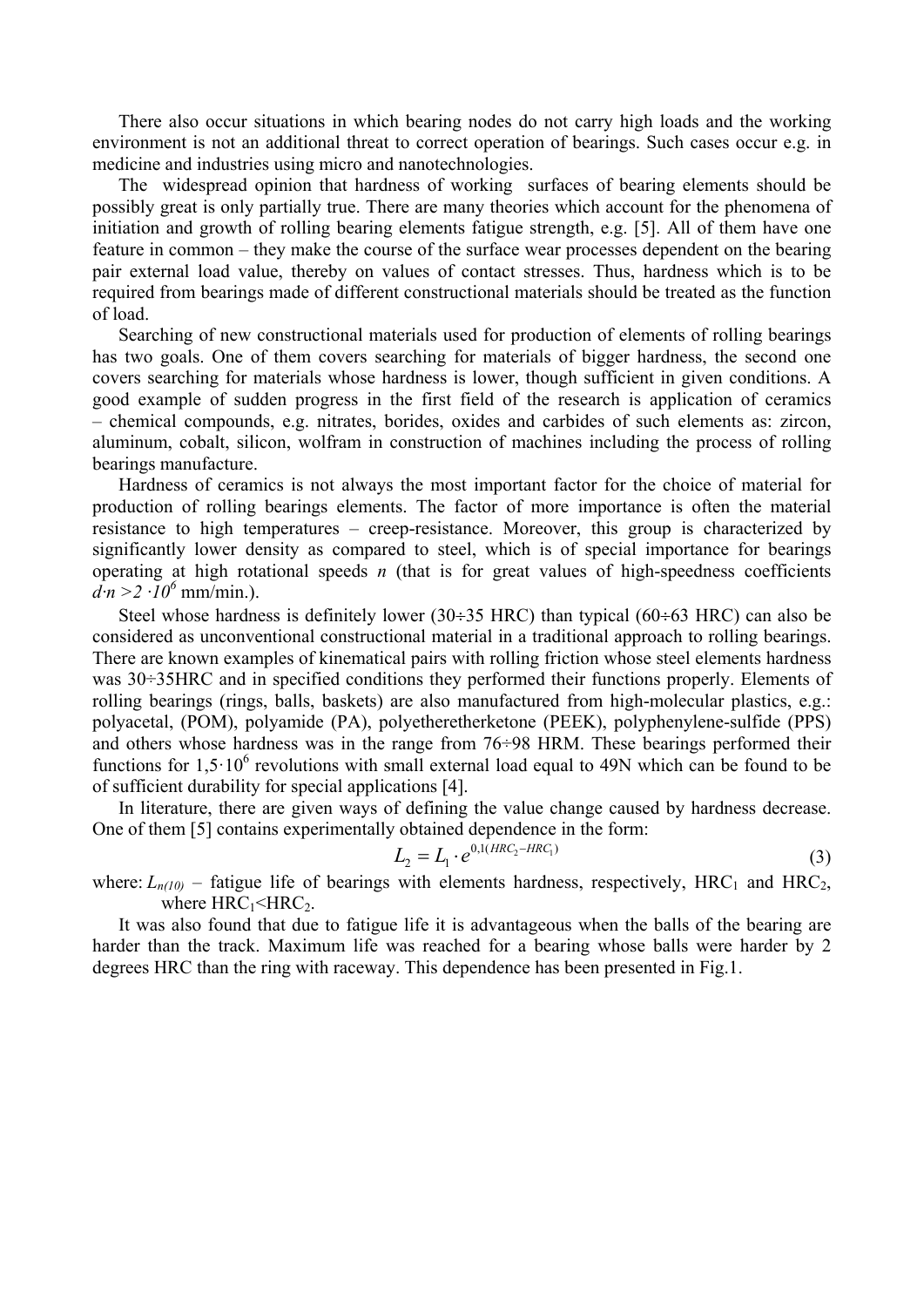

*Fig.1. Life as a function of difference between toughness of balls and bearing (* $\Delta H = H_{ball} - H_{raceway}$ *)* [2] Although there is no remark like that in the paper, it should be supposed that the results of this research can be used only to a certain limited degree, concerning both the type of constructional material and its hardness value. This statement was one of the main circumstances to take up the research described below.

## **4. Conditions of experimental tests**

Tests were carried out on a test object in which there was a possibility of control of the force loading a system of two oblique bearings [1, 2]. The objects of research were bearings whose constructional forms corresponded to bearings used in such a popular transport means as bicycles. Due to some factors, including conditions in which bicycles are used, special bearings, both in range of geometry and the constructional material properties, were applied.

Axial force  $P_x$  was being changed (the bearing initial tension) within the range  $\langle 50;100 \rangle$ , whereas transverse load  $P_y$  was constant and equal to 250 N. The value of constant load was defined on the basis of statistic anatomic features of potential bicycle users, taking into consideration geometric design features of the selected bicycle type. In these conditions the resultant load of a pair of bearings was also variable.

Measurements were taken at bearings rotational speeds  $n=23s^{-1}$ . Such a value was accepted in order to reduce the time of testing. This procedure was possible because the frequency of load changes at the areas of balls contact with tracks has no practical importance in range of the bearings fatigue life, for the accepted scope of this research.

Life of bearings was measured by the number of performed work cycles (revolutions) and it was determined on the basis of motion resistances  $M_f$  in bearings. As the real time of bearings life  $L^*$  one accepted time over which resistances in bearings reached the same values as initial resistances – Fig. 2. Since rotational speed *n* was constant during tests, function  $L_{n(10)} = f(t)$  was the same as function  $L_{n(l0)}=f(n)$ , similarly to the relations of  $M_f$  motion resistances with these input quantities.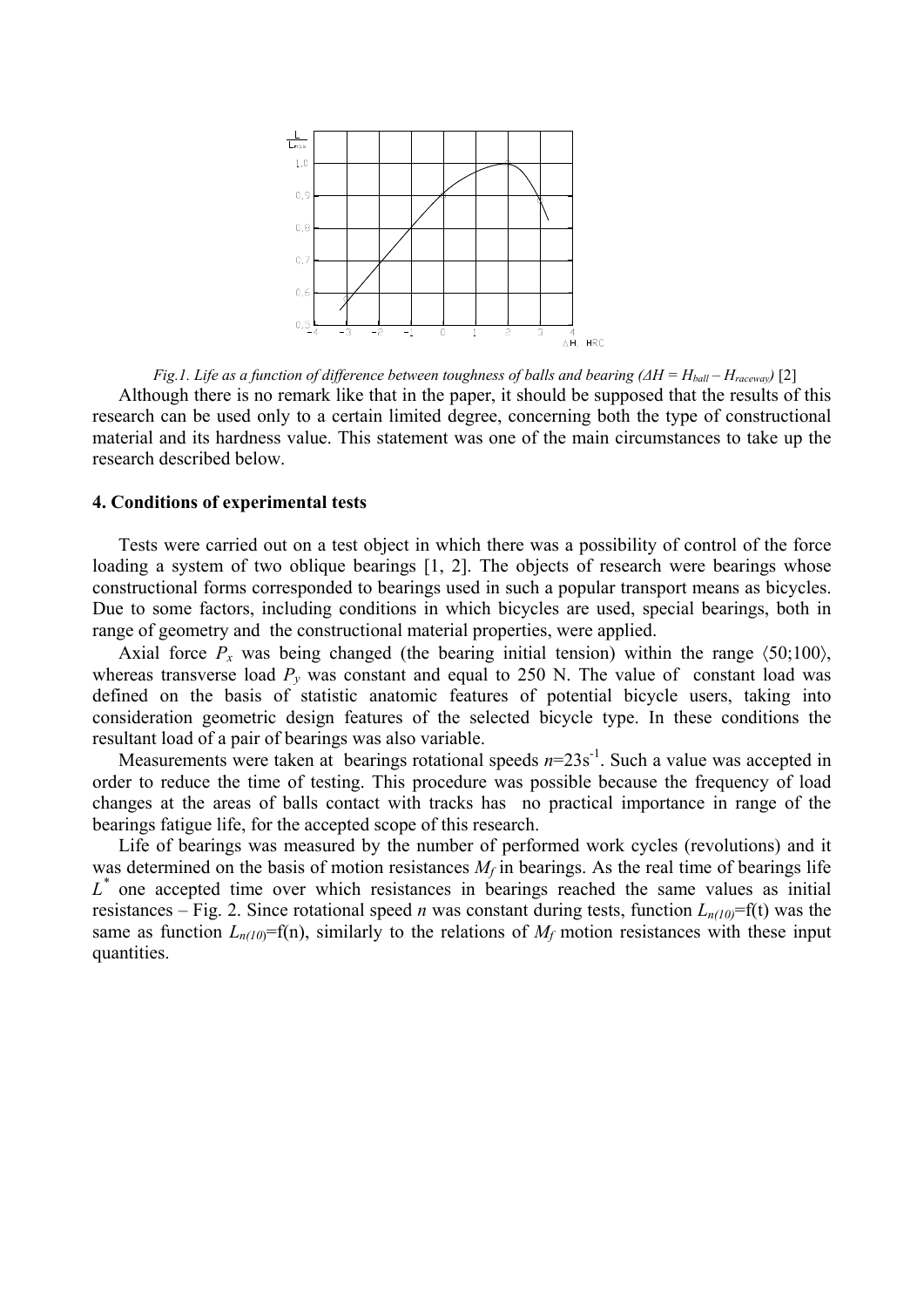

*Fig. 2. The graphic interpretation of way of the bearing real life L\* determination on the basis of its motion resistance changes* [3]

In order to make an assessment of the influence of hardness on the above mentioned functional qualities, tests for three values and hardness were performed. External rings used as samples, were made of steel C45 and after thermal machining they were characterized by nominal hardness 150, 300 and 450 HV. Acceptance of such hardness values resulted from the fact that it was possible to machine the rings after thermal machining which provided better conditions for comparison of the tests results.

#### **5. Tests results**

In result of the carried out tests, relations between two functional qualities of bearings, that is, resistance of  $M_f$  motion and life  $L_{n(10)}$  have been recognized, with coefficient ∂, defining conditions of fitting of balls with diameter  $d_b$  to the track with profile curvature radius  $r_b$ , defined from formula:

equal to 1.05

These relations for three different values of axial force  $P_x$  have been presented in Figs: 3 and 4. In both cases the influence of hardness on the bearings functional features is visible.

*b b d*

 $\delta = \frac{2r_b}{\lambda}$  (4)



*Fig.3. Dependences of resistances to motion*  $M_f$  *on the hardness H of tested bearing internal ring for: 1) Px=100, b) Px=75N, c) Px=50N*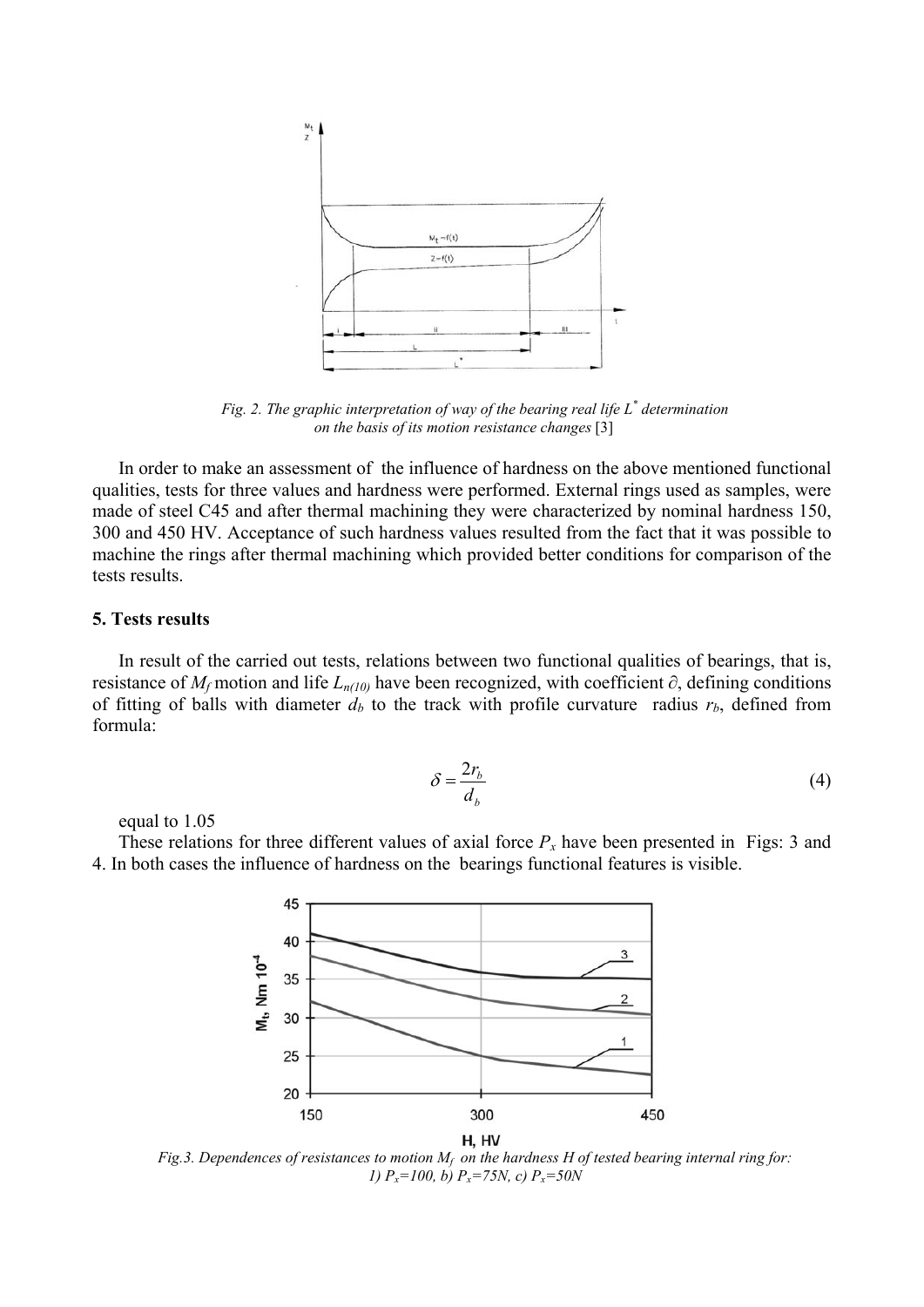

*Fig.4. Dependence of fatigue life*  $L_{n(10)}$  *on the hardness H of tested bearing internal ring H for: 1)P<sub>x</sub>=100N,*  $b)P_x = 75N$ , c)  $P_x = 50N$ 

In any of the recorded relations occurrence of local extremes was found. The observed functions are of monotonic character but with a decreasing gradient.

The same relations have been presented in the form of spatial graphs – Figs. 5 and 6.



*Fig.5 Resistances to motion*  $M_f$  *in the function of the hardness H of bearing internal ring and of axial load*  $P_x$ 



*Fig. 6. Life of bearings Ln(10) in the function of the hardness H of bearing internal ring and of axial loads Px*